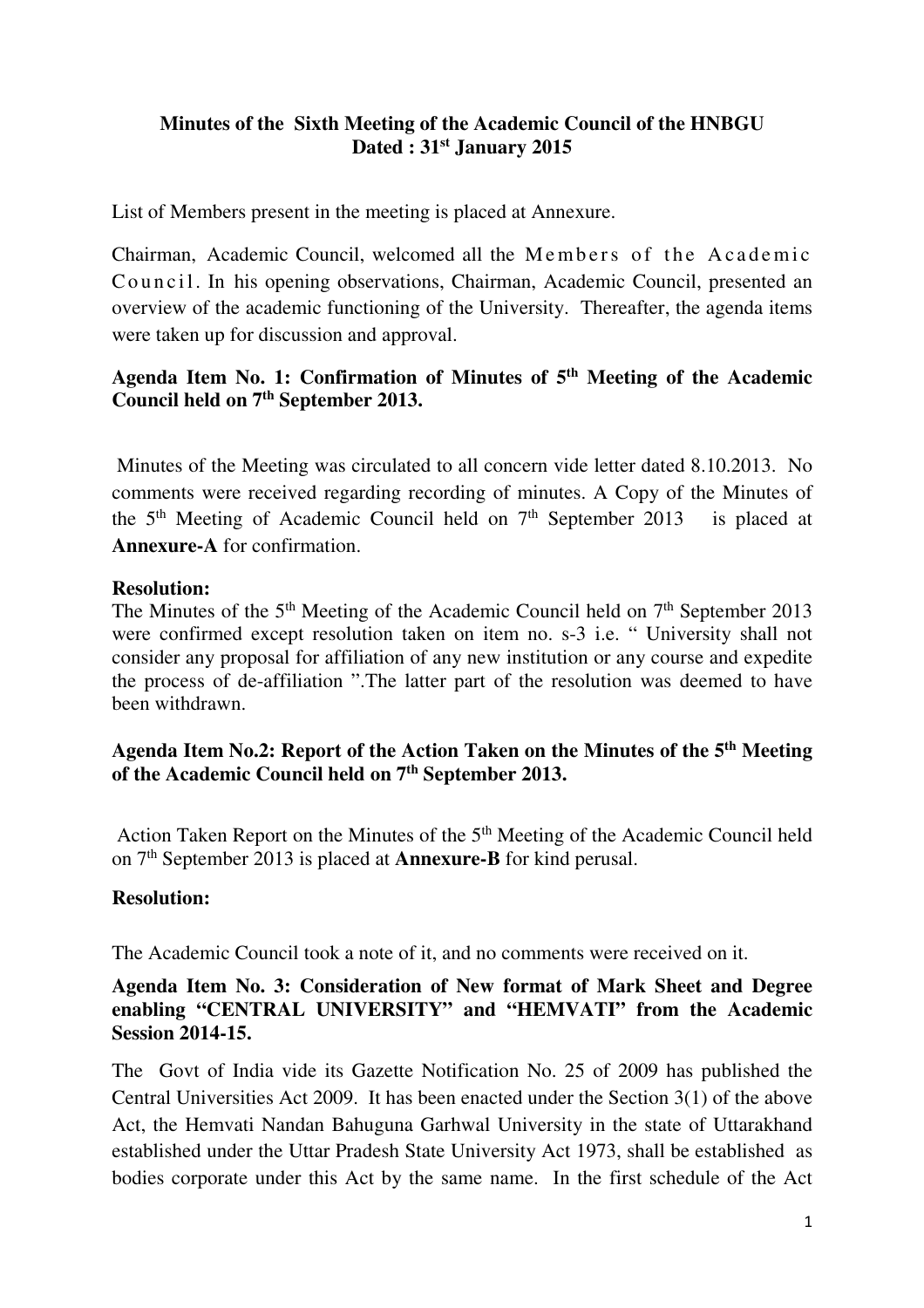under Section 3(4) "There shall be established ,the University in the various States as bodies corporate, by such names and territorial jurisdiction, as specified in the first Schedule to this Act." Hemvati Nandan Bahuguna Garhwal University is not notified.

 However considering the Section 3(1) established as bodies corporate under this Act we may consider revising the format of Mark sheets and Degrees from the academic session 2014-15 onwards.

Submitted for consideration.

### **Resolution:**

The Academic Council has resolved to approve the new format of Mark sheet and Degree with enabling "Central University" and "Hemvati" in it from the academic session 2014-15 onwards. The pass out students starting from 2009-2010 academic session of the HNB Garhwal University may get their Mark Sheet and Degree corrected in the new format on request following the due procedure.

# **Agenda Item No. 4: Consideration of Implementation of Choice Based Credit System (CBCS) for the UG and PG courses from the Academic Year 2015-16 in the University.**

The Secretary, MHRD vide its letter dated 14<sup>th</sup> November 2014 has requested to all Central Universities to implement the CBCS from the academic year 2015-16. The CBC system will ensure seamless mobility of students across the Higher Education Institutions in the country as well as abroad and the credits earned by the students can be transferred and would be great value to the students in the event of their seeking migration from one institution to another.

A guideline of UGC on adoption of choice based credit system is enclosed at **Annexure-C** for perusal and adoption.

### **Resolution:**

The Academic Council was informed that the Vice- Chancellor has already constituted a committee in this regard. The Council has in principle agreed to adopt the CBCS pattern both at UG and PG level from the academic session 2015-16. Further, the VC is authorized to act on the basis of recommendation of the committee for implementing it.

# **Agenda Item No. 5: Consideration of awarding specified Degrees as per nomenclature specified by UGC.**

The UGC vide its public notice dated  $21<sup>st</sup>$  August 2014 and letter dated  $11<sup>th</sup>$  July 2014 directed that "No University shall confer a degree in violation to the provisions of this notification. It shall be mandatory for the Universities to adhere to the approved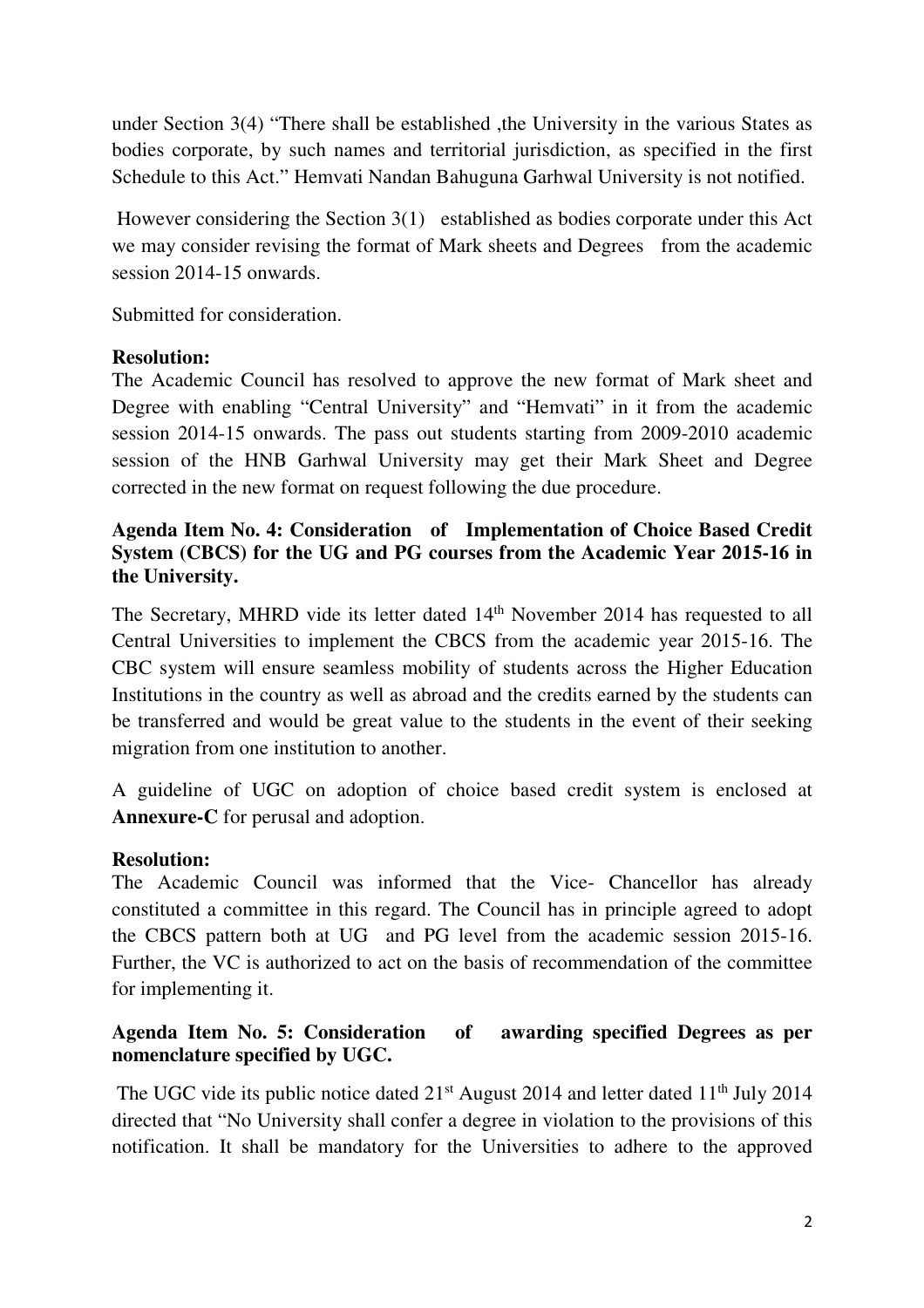nomenclature of degree(s) and ensure the observance of the minimum standards of instruction before award of a degree as hereinafter prescribed".

The UGC vide its gazette notification dated March 2014 specified the degrees to be awarded by the disciplines, level, minimum duration (years) and entry qualification. A copy of notification is enclosed at **Annexure- D** for perusal.

# **Resolution:**

The Council resolved that a committee to be constituted by the Vice-Chancellor to go through the Gazette notification vis a vis present system in operation in the University. On the recommendations of the Committee Vice-Chancellor is authorized to amend necessary changes if any in line with UGC notification.

**Agenda Item No. 6: Comments of the University on the proposed amendment to State University Act on disaffiliation of Govt. Degree Colleges and Aided Private Colleges of the State from HNB Garhwal University Srinagar to get them affiliated to Sri Dev Suman Uttarakhand University created in the State.** 

The MHRD vide its letter dated 2.9.2014 has forwarded a copy of letter of Principal Secretary Higher Education, Govt of Uttarakhand and requested to get the matter examined by the University and seeking comments of the University on the issue of disaffiliation of the Govt Degree Colleges and Aided Private Colleges as well as on the proposed amendment to State University Act moved by the Govt of Uttarakhand. A copy of proposed amendment of the Act is placed at **Annexure-E** for perusal and consideration.

# **Resolution:**

The Council resolved that the University has no objection in the proposed amendment to State University Act on disaffiliation of Govt. Degree Colleges and Aided Private Colleges of the State from HNB Garhwal University Srinagar to get them affiliated to Sri Dev Suman Uttarakhand University created in the State.

### **Agenda Item No. 7: Consideration of deferred resolution of Academic Council for granting Permanent Affiliation as per UGC Regulations 2009 and UGC [Affiliation of Colleges by Universities} (1st Amendments) Regulation, 2012.**

The Academic Council of the University in its  $4<sup>th</sup>$  Meeting held on  $12<sup>th</sup>$  March 2012 while taking a decision on implementation of UGC Regulations 2009 (Affiliation of Colleges by Universities) has decided that

1) Only temporary affiliation be granted to the Colleges & Institutions already affiliated with HNB Garhwal University, Srinagar on year to year basis through the process as prescribed in the UGC Regulations.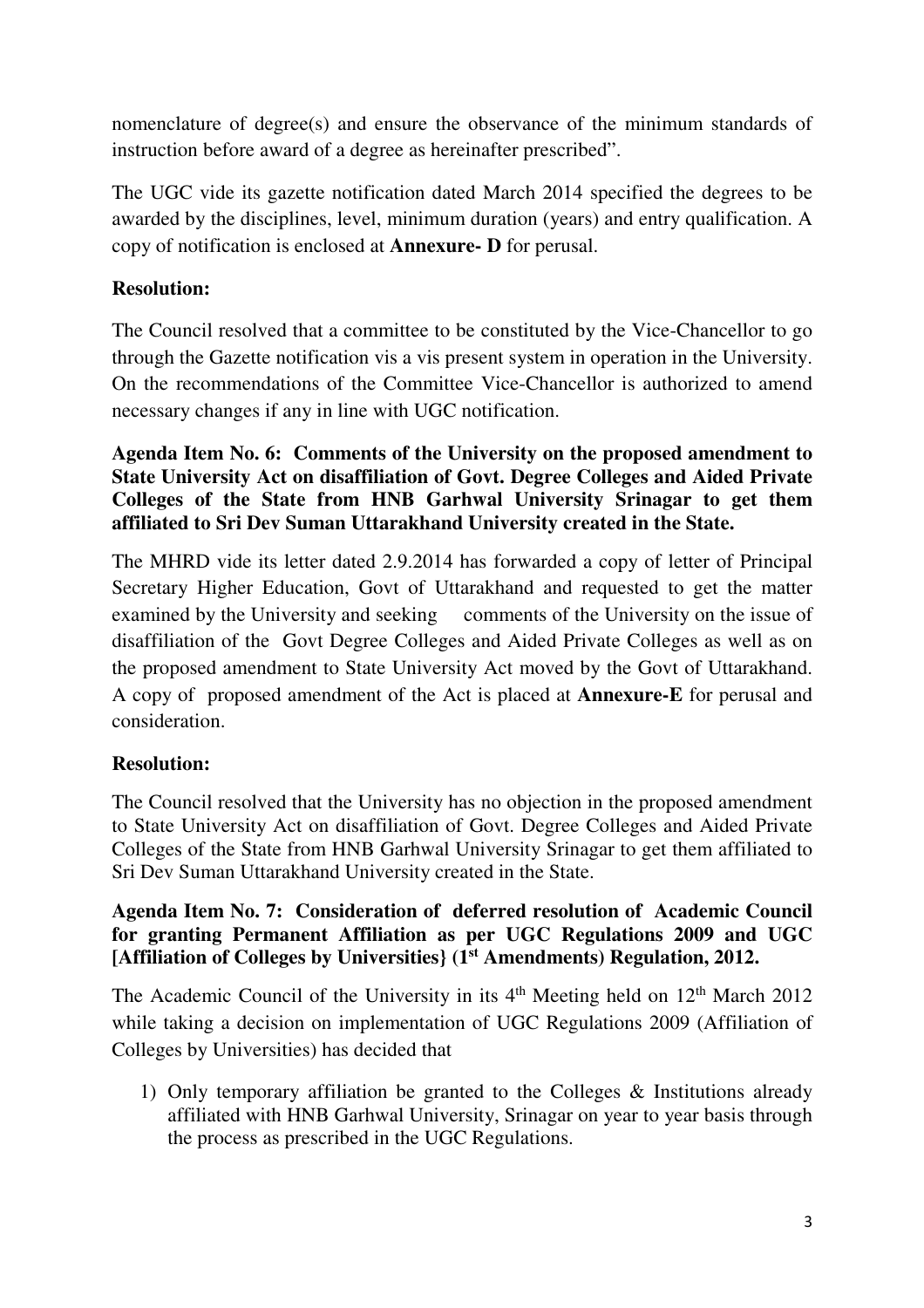- 2) Only temporary affiliation on year to year basis may be granted to start new courses to those Colleges, which are already affiliated with HNB Garhwal University, Srinagar through the process as prescribed in the UGC Regulations.
- 3) No new affiliation be granted to any Colleges/Institutions seeking affiliation from HNB Garhwal University, Srinagar.
- 4) For granting permanent affiliation under Clause 5 of the Regulation, the matter be deferred at present.

The UGC has made its amendment [Affiliation of Colleges by Universities] (1st Amendments) Regulation, 2012 **( Annexure- F)** and has made accreditation of NAAC or any other statutory accreditation agency by State/ Central Government as eligibility criteria of permanent affiliation.

Further the Hon'ble High Court of Uttarakhand vide its order dated 22.8.2014 has granted permanent affiliation to an institution.

Submitted for consideration on provision of granting permanent affiliation.

### **Resolution:**

The Council accepted the UGC Regulations 2009 (Affiliation of Colleges by Universities) and its amendments as such in totality. The University shall make Ordinances for such other aspects which are not covered in the above regulations.

# **Agenda Item No. 8: Consideration of issue of guidelines for maintaining uniformity in Ph.D. programme.**

The University has framed and approved Ph.D. ordinance. While implementing it has been observed following issues are not spoken in the said ordinances for which certain ambiguity arises in processing the cases. The issues are:

- **1.** Upper Age limit for pursuing Ph.D. of other then inservice candidates.
- **2.** Leave entitlement of the Ph.D. Candidates and leave status during winter and summer vacation.
- **3.** Eligibility of faculty members/researchers of other institutions ( the institutions not affiliated with the University or no MOU signed with the University) as supervisor/ co-supervisor of the University.
- **4.** Eligibility of faculty members of self finance institutions/ Self finance Departments as supervisor.
- **5.** Nature of Ph.D. programme is regular or part time as no where it is specified that the Ph.D. is regular programme.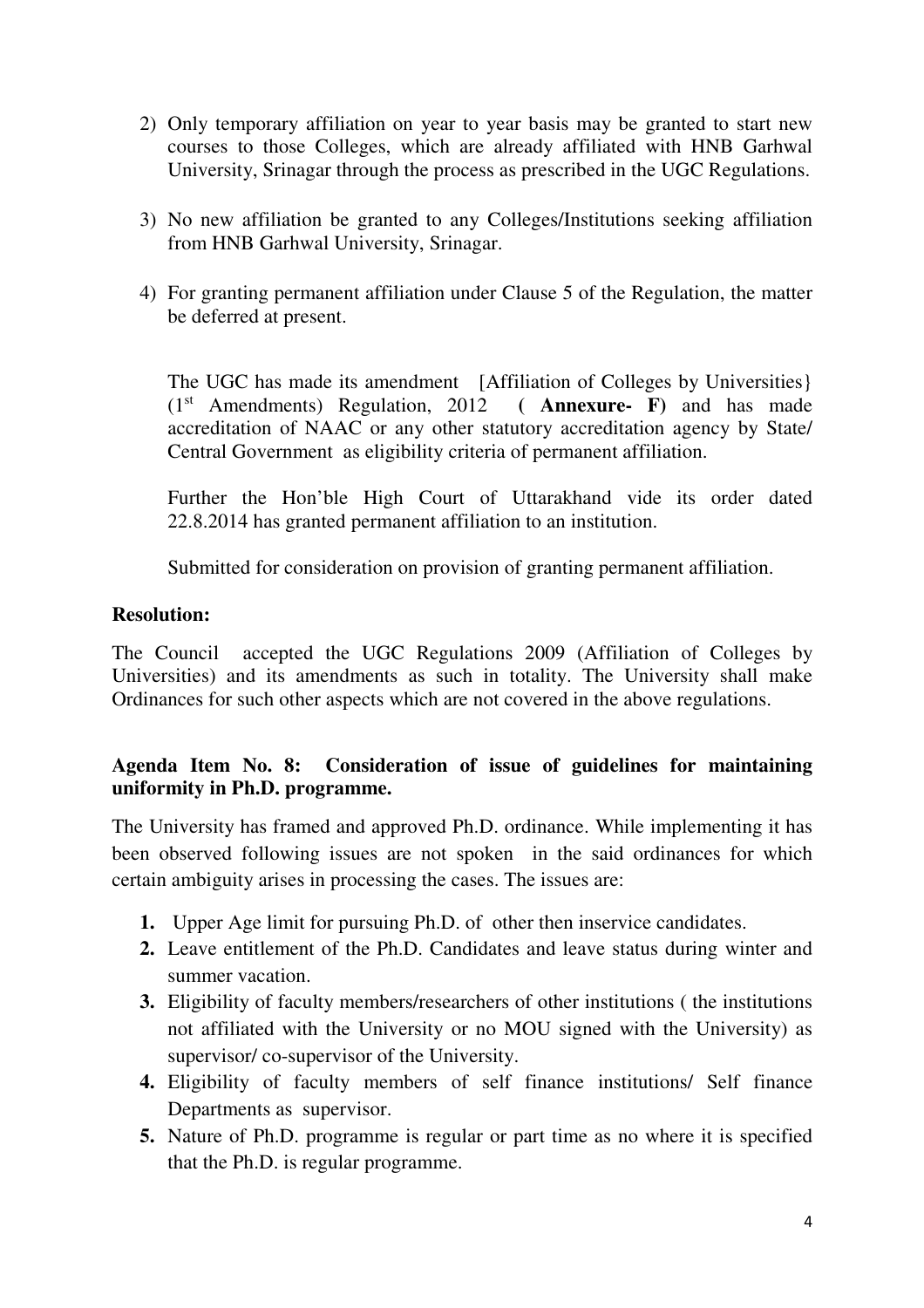- **6.** Though the ordinance specified that there is requirement of NOC and leave sanctioned assurance by the employer for completion of Ph.D. duration, it is not specified about those who opted jobs/ service after getting admission to Ph.D. programme.
- **7.** Mobility of candidates from campus seats to affiliated colleges and vice-versa.

Submitted for consideration.

### **Resolution:**

The Vice-Chancellor has appraised that a committee has already been constituted to review the ordinances of the University. Thereafter, the Council decided that the above matter be also referred to the review committee.

### **Agenda Item No. 9: Ratification of the decision taken by the Hon'ble Vice-Chancellor, HNBGU under Section 11(3) of the Central Universities Act 2009.**

### **1): Issue of Certificate to D.Phil candidates**

On the recommendations of the Deans of the School of Studies, Vice-Chancellor has decided to issue a certificate to such candidates as his/her D.Phil degree is completed as per University Ph.D. Regulations which is as per UGC Regulations 2009, if he/she had undergone following process:

- i) Got registered in D.Phil Programme,
- ii) Appeared and qualified the Entrance examinations conducted by the University for Ph.D. admission,
- iii) Completed successfully six months Pre-Ph.D. course of the University.

The above certificate is issued along with provisional Ph.D. certificate on request of the candidate. A copy of notification is enclosed for perusal **(Annexure- G).**

Submitted for ratification.

### **Resolution:**

The Academic Council resolved to ratify the decisions taken by the Vice-Chancellor.

### **2): Starting of Ph.D. Programme in LAW, Social Work, Home Science and Computer Science.**

On the recommendations of the Deans of the Schools the Vice-Chancellor has approved to start Ph.D. programme from 2014 in the LAW, Social Work and Computer Science course. Earlier Ph.D. programme was not started in above course as PG programme was running in self finance basis in LAW and Social work and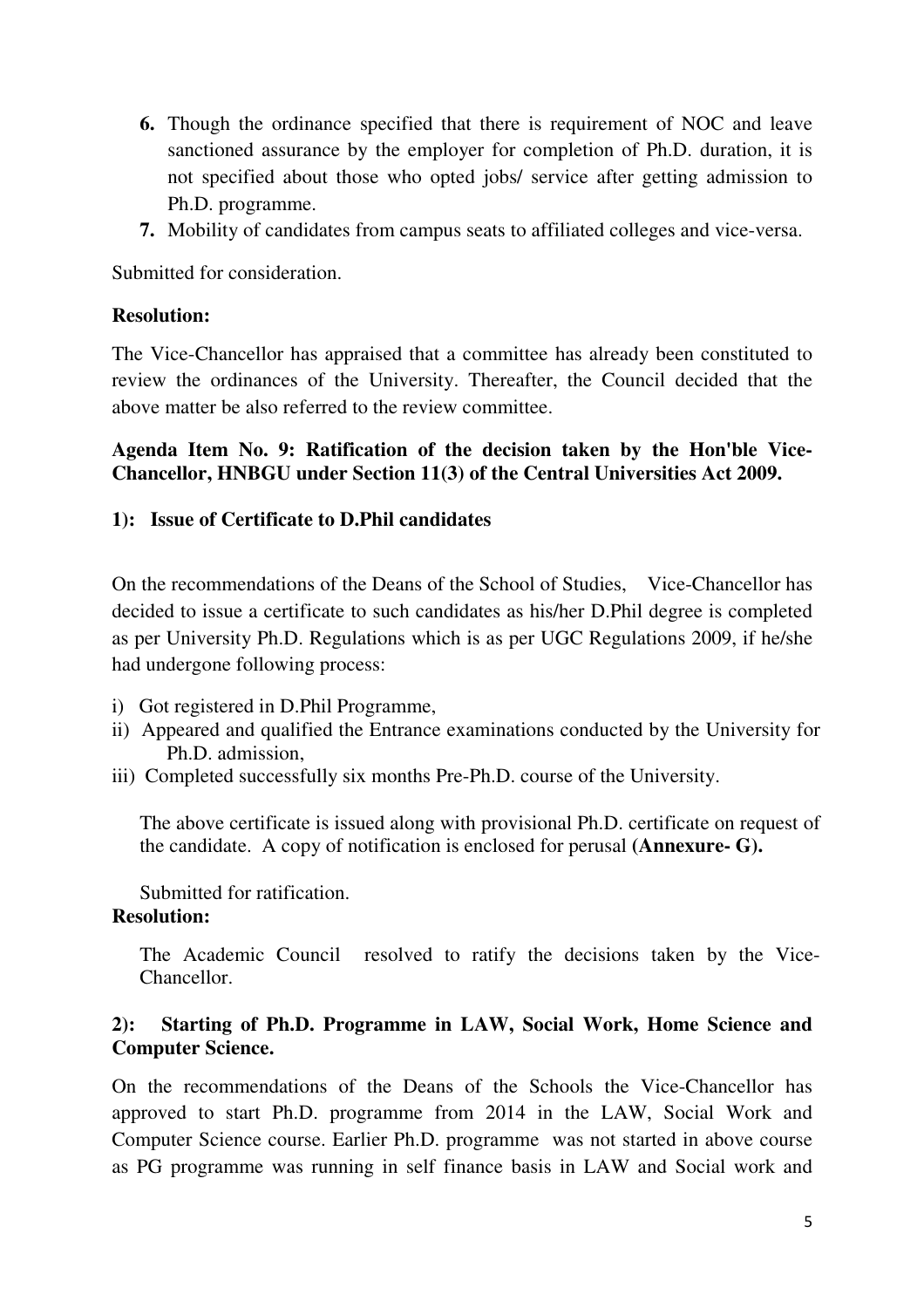syllabus was not approved for computer science. The University has notified the same and conducted entrance test this year.

Submitted for ratification.

#### **Resolution:**

The Academic Council resolved to ratify the decisions taken by the Vice-Chancellor.

#### **2): Permission to appear examinations as ex-students in Commerce and Arts.**

A copy of office order dated 20.1.2015 is placed for information and reported accordingly **(Annexure- G1).** 

### **Resolution:**

The Academic Council resolved to ratify the decisions taken by the Vice-Chancellor.

**Agenda Item No. 10: Consideration of exemption to the D.Phil registered candidates who could not submit their Thesis within the stipulated period of seven years to submit their Thesis as a special case.** 

In the Academic Ordinance for Doctor of Philosophy /Doctor of Laws under Chapter-XVIII, it has been laid down that:

> *18. In case candidate does not submit his thesis within four years or a teacher candidate within five years from the date of receipt of his application in the University his name will be removed from the list of candidates registered for the degree of D.Phil. In special cases the Vice-Chancellor may extend the period by one year.*

> *19. A Candidate who was unable to submit his thesis within the prescribed period, may be allowed on payment of a fee of Rs.50 to enroll himself to work on the same subject on previously approved conditions within six months from the date of removal of his name from the list and submit his thesis within 24 months from the date of reenrolment after which no further extension shall be allowed.*

University has been receiving representations from D.Phil candidate who have failed to submit their thesis within the stipulated date of seven years from their application for registration ( Four years +One Year Extension + Two years Re-registration) . The above candidates have requested to accept their thesis as a special case. However, University has not considered their request in view of laid down provision as per ordinances of the University.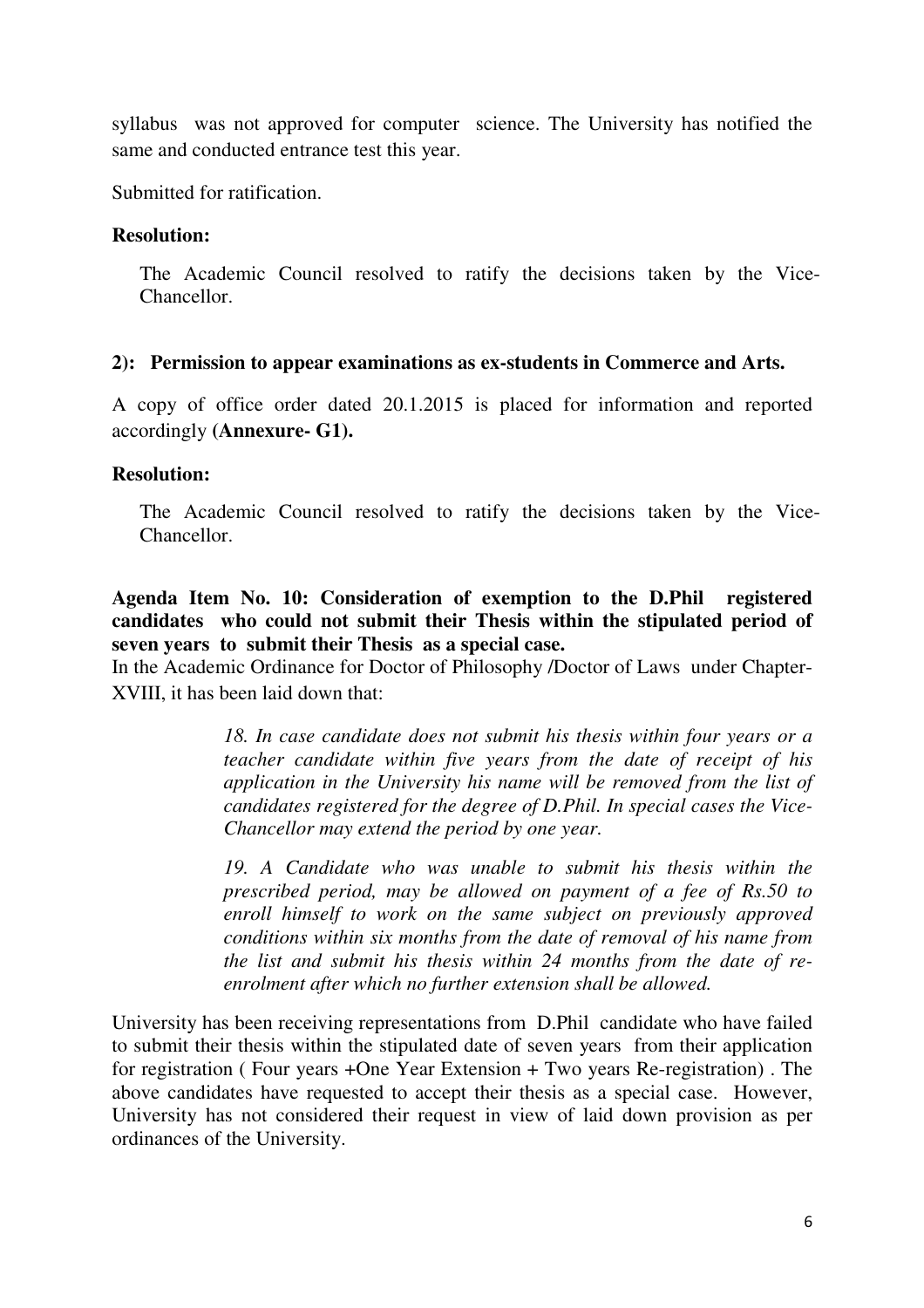The matter was also placed in the fifth meeting of the academic council held on  $7<sup>th</sup>$ September 2013. The Academic Council resolved to grant one time relaxation to such registered candidates of D.Phil programme who could not submitted their Thesis within seven years from the date of their registration. The University has to accept their thesis and process for evaluation after payment of re registration fee by the candidates within one year from the notification in this regard. The above decision of the Academic Council shall not be taken as precedence in future and the concern section shall have to act as per ordinance.

The University had notified the same for all concern vide dated 8.10.2013. In spite of the above facts a few candidates could not submitted their thesis and represented to consider their thesis also as a special case. Submitted for consideration.

#### **Resolution:**

The Academic Council resolved to grant one time relaxation to such registered candidates of D.Phil. programme who could not submit their thesis within seven years from the date of registration. The above candidates may submit their thesis within one year of this notification. The above decision of the academic council shall not be taken as precedence in future.

### **Agenda Item No.11 : To consider and approve the award of D.Phil/D.Lit/ Ph.D. Degree.**

The detail Research Scholars whose Viva-Voce have been successfully conducted between 8.9.2013 to January 2015 for the award of D.Phil/D.Lit/Ph.D. degree is placed at **Annexure-H**.

Submitted for consideration.

#### **Resolution:**

It was resolved to recommend for award of D.Phil/Ph.D. Degrees to the 289 candidates as per the list enclosed in the Annexure of the agenda and whose vivavoce have been successfully completed.

### **Agenda Item No. 12: Consideration of constitution and appointments of Standing and Special committees .**

In the Statute of the University under Clause  $22(1)$  and (2) there is provision that " An authority of the University may appoint as many standing or special Committees as it may deem fit, and may appoint to such Committees persons who are not members of such authority.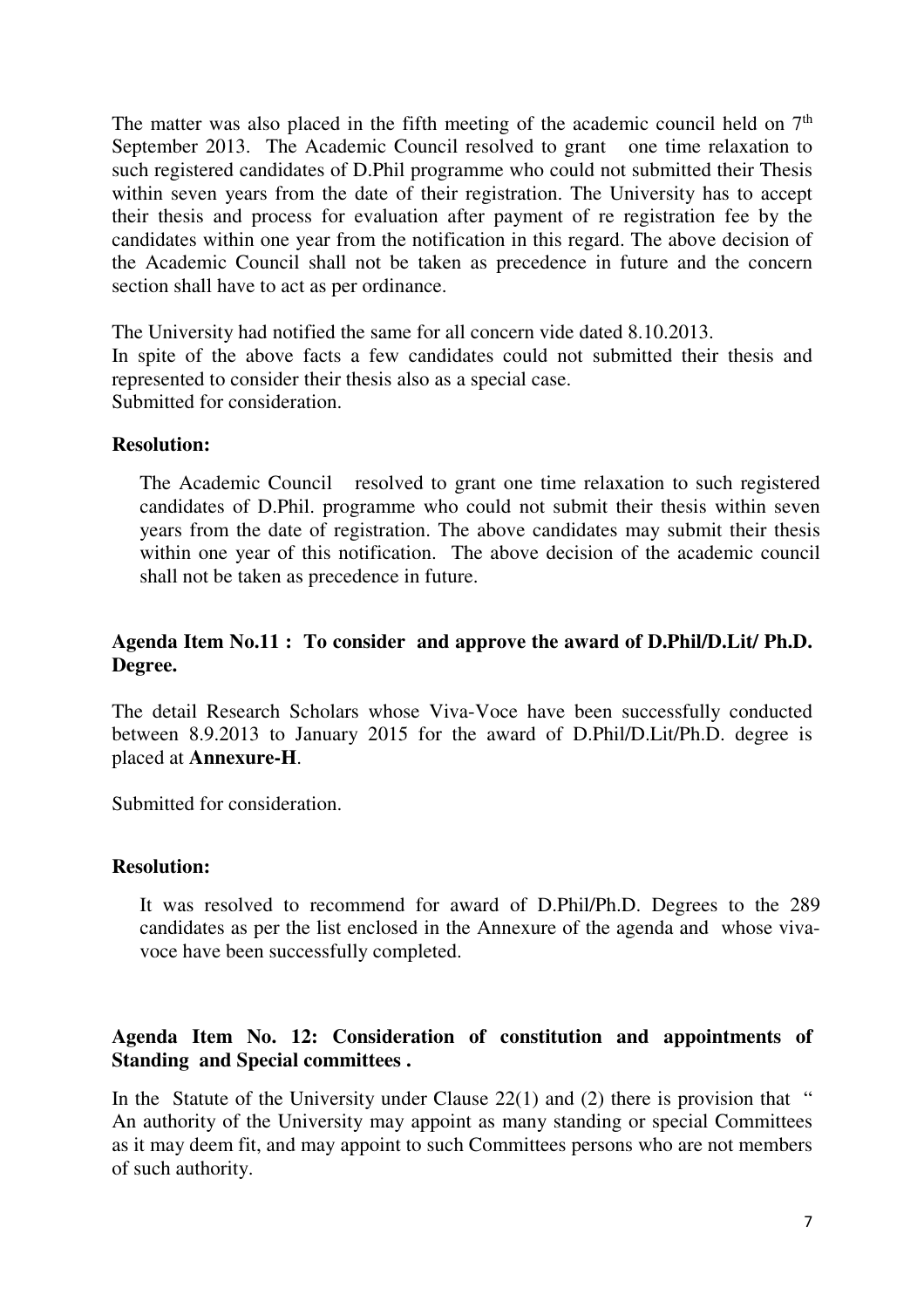(2) A Committee appointed under clause (1) may deal with any subject delegated to it subject to subsequent confirmation by the authority appointing it".

 It is proposed to constitute standing and special committees for academic, research, administrative and other matters.

Submitted for consideration.

### **Resolution:**

The Academic Council authorized the Vice-Chancellor for constitution and appointments of Standing and Special committees as per statute, as and when required.

### **Agenda Item No. 13 : To consider and approve the recommendations of Board of Studies of University.**

The recommendations of the Board of Studies of various Departments/and School Boards are placed before the Academic Council for consideration and approval. The details of the Departments and Minutes and recommendations are placed at **Annexure-I** .

Submitted for consideration.

### **Resolution:**

The Academic Council approved the recommendations of the Board of Studies of various Departments and School Boards which are taken as per power and functions of the ordinances.

### **Agenda Item No. 14: To consider and approve the revision/ modification of syllabus of various courses of the University.**

The University has received Syllabus for various courses from the Departments/Institutes. These syllabus are revised/ modified by the Departments/ Institutes and approved by the concern Board of Studies of the University. The details of the Syllabi for various courses are placed at **Annexure-J**.

Submitted for consideration.

#### **Resolution:**

The Vice Chancellor has appraised that the University is in process of adopting CBCS from the academic session 2015-16 onwards. Accordingly all the syllabi both at UG and PG level may require modification. All such modifications along with the proposed above may be placed before next meeting of the council. However, the revision as proposed for M.Phil and Ph.D. level is approved by the academic council.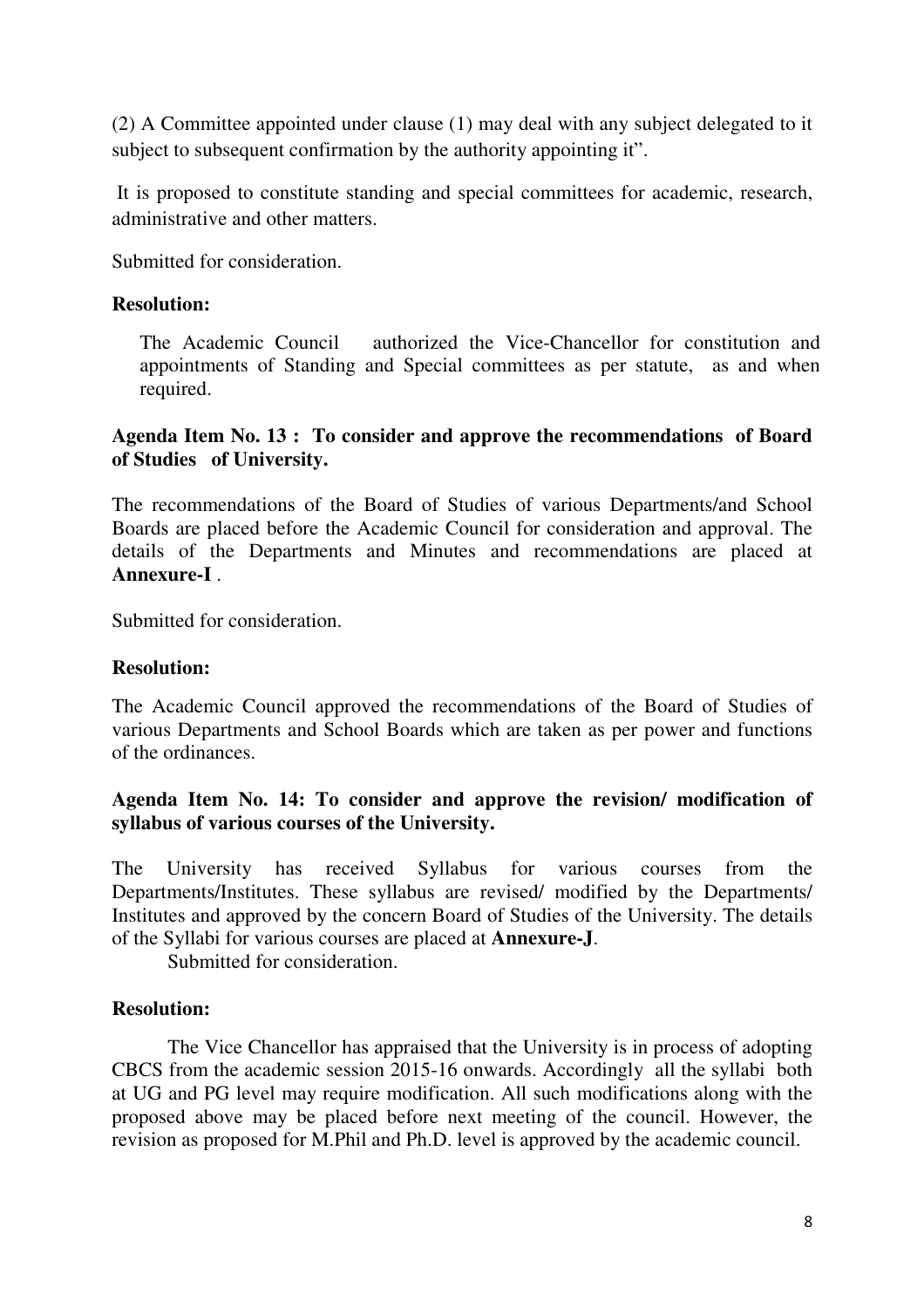### **Agenda Item No.15 : To consider the Model Ordinances for the Central Universities in matters of students, academic and other subjects.**

The UGC has developed model ordinances in matters of students, academic and other subjects. The University has already framed ordinances for twenty-seven areas. It is proposed that for the following areas University may adopt model ordinances of UGC as at present ordinances were not framed for.

- a) Convocation
- b) Proctor
- c) Committee on Equivalence of Examinations
- d) Equivalence Committee for recognition of Examinations/Degrees
- e) Award of Fellowship, Scholarships, Studentships, Medals and Prizes.

A copy of model ordinances is placed at **Annexure-K**

### **Resolution:**

The members of the Academic council were apprised that a committee has been constituted by the University to review the ordinances of the University. The model ordinances as above shall also be referred to the review committee.

# **Agenda Item No. 16: Consideration of approval of new format of Degree for Autonomous College of the University.**

 Pt. LMS Govt Degree College, Rishikesh conferred the autonomous status from 2008-09 by UGC. As per provision affiliating University has to award degree in a common format and the name of the college will be mentioned in the degree certificate, if so desired. The college has been requesting to issue degree mentioning the name of the college. A committee has been constituted in this regard. The committee has also recommended mentioning name of the college in the degrees of autonomous college.

Submitted for consideration.

### **Resolution:**

The council has approved the recommendations of the committee for mentioning the name of the college in the degrees of autonomous college.

### **Agenda Item No. 17: Any other Matters.**

**Agenda Item No. S (1) : To Consider the Examinations of the students of the institutions whose inspection was conducted by the University but affiliation was not granted due to resolution of the Academic Council held on 7th September**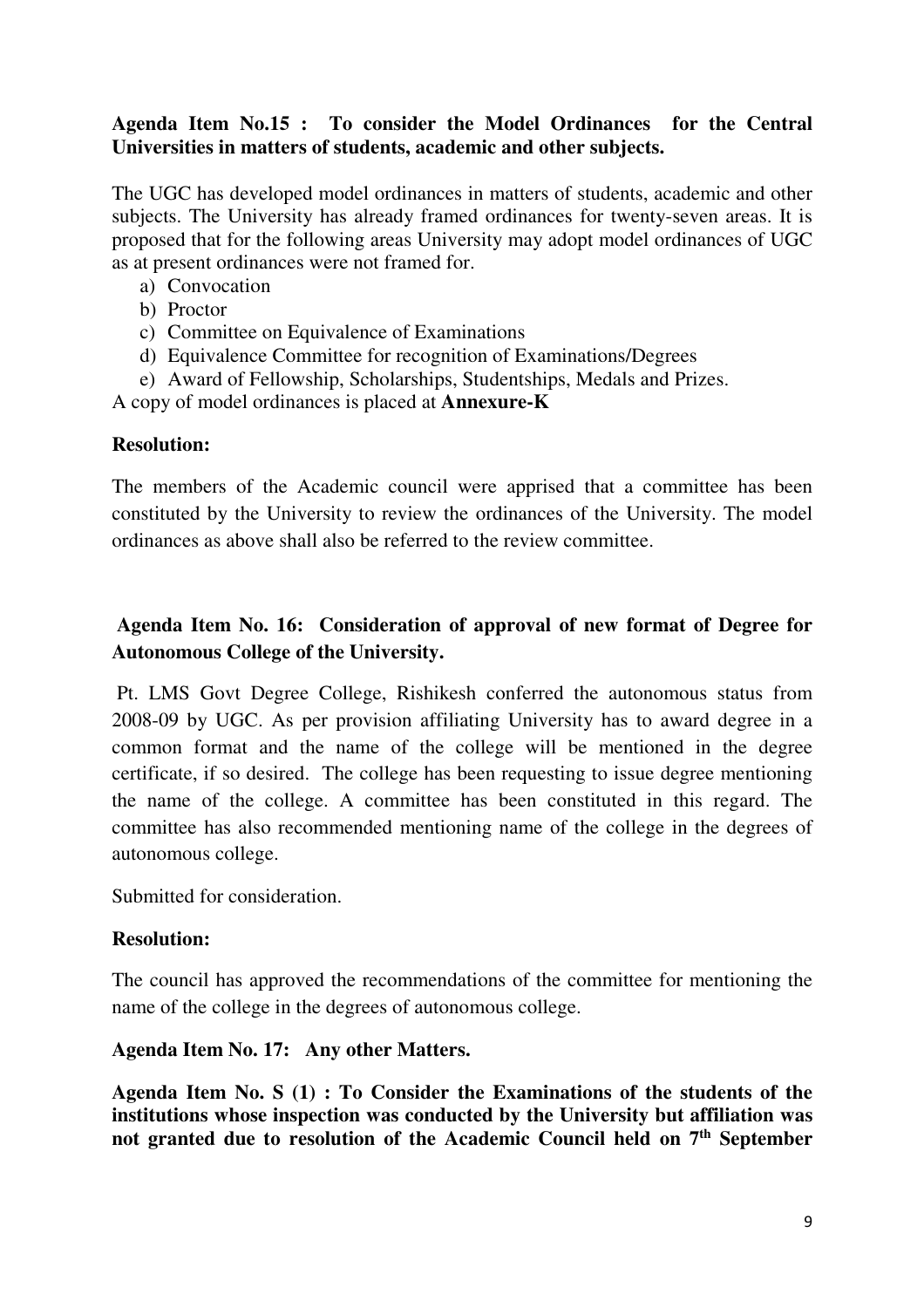### **2013 and ratification of the decision taken by the Hon'ble Vice-Chancellor, HNBGU** .

### **Resolution:**

The members were appraised the decisions taken by the University on the recommendations of the meeting of the Deans. Thereafter the academic council ratified the decision taken by the Vice-Chancellor.

**Agenda Item No. S (2) : To Consider representation of Teachers' Association for rotation of Incharge Head in Campuses.** 

#### **Resolution:**

The academic council has approved the proposal of rotation of Incharge Head of campuses.

**Agenda Item No. S (3) : To Consider introduction of two years teacher education courses as per recommendations of NCTE.** 

### **Resolution:**

The Council has approved the recommendations of NCTE for starting two years teacher educations courses from the academic session 2015-16 onwards.

# **Agenda Item No. S (4): Consideration admitting students in 2 year MBA programme under Deptt of Business Administration through University Entrance Test**.

Resolution:

The Council resolved that the matter to be placed before admission committee of the University for consideration.

# **Agenda Item No. S (5): Consideration of starting of Honours courses in the campuses of the University.**

### **Resolution:**

The Council is in principle agreed to start the Honours Courses in the departments where there is infrastructural facilities and strength of teaching staff. The Concern Heads will assess the same at their end and submit proposal through their respective Board of Studies.

**Agenda Item No. S (6): Consideration of grating University Weightage to the pass out of the students of HNBGU for admission to Higher Studies.**